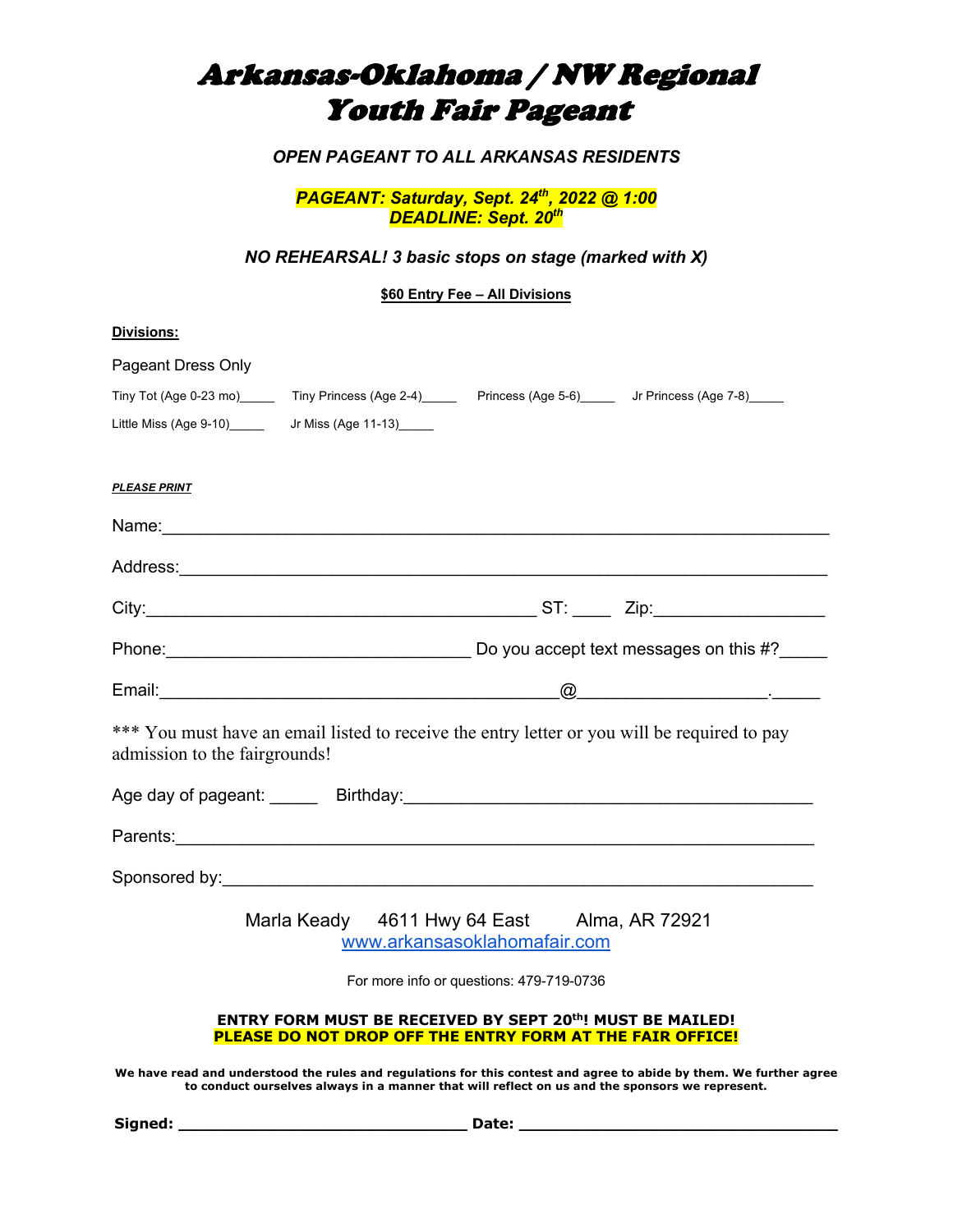#### **BIO SHEET** PLEASE PRINT - THIS WILL BE USED FOR EMCEE DURING THE PAGEANT

| Things I enjoy doing: |    |
|-----------------------|----|
|                       | 1. |
|                       | 2. |
|                       | 3. |
| Clubs, Organizations: |    |
|                       |    |
|                       | 2. |
|                       | 3. |
|                       |    |
|                       |    |
|                       |    |
|                       |    |
|                       |    |
|                       |    |

### **CONTESTANTS MUST ENTER THROUGH GATE 3A on 50th St** Park in the lot across the street and behind the service station

YOU MUST PRESENT LETTER FOR PARKING AND ADMISSION! This will be emailed to you.